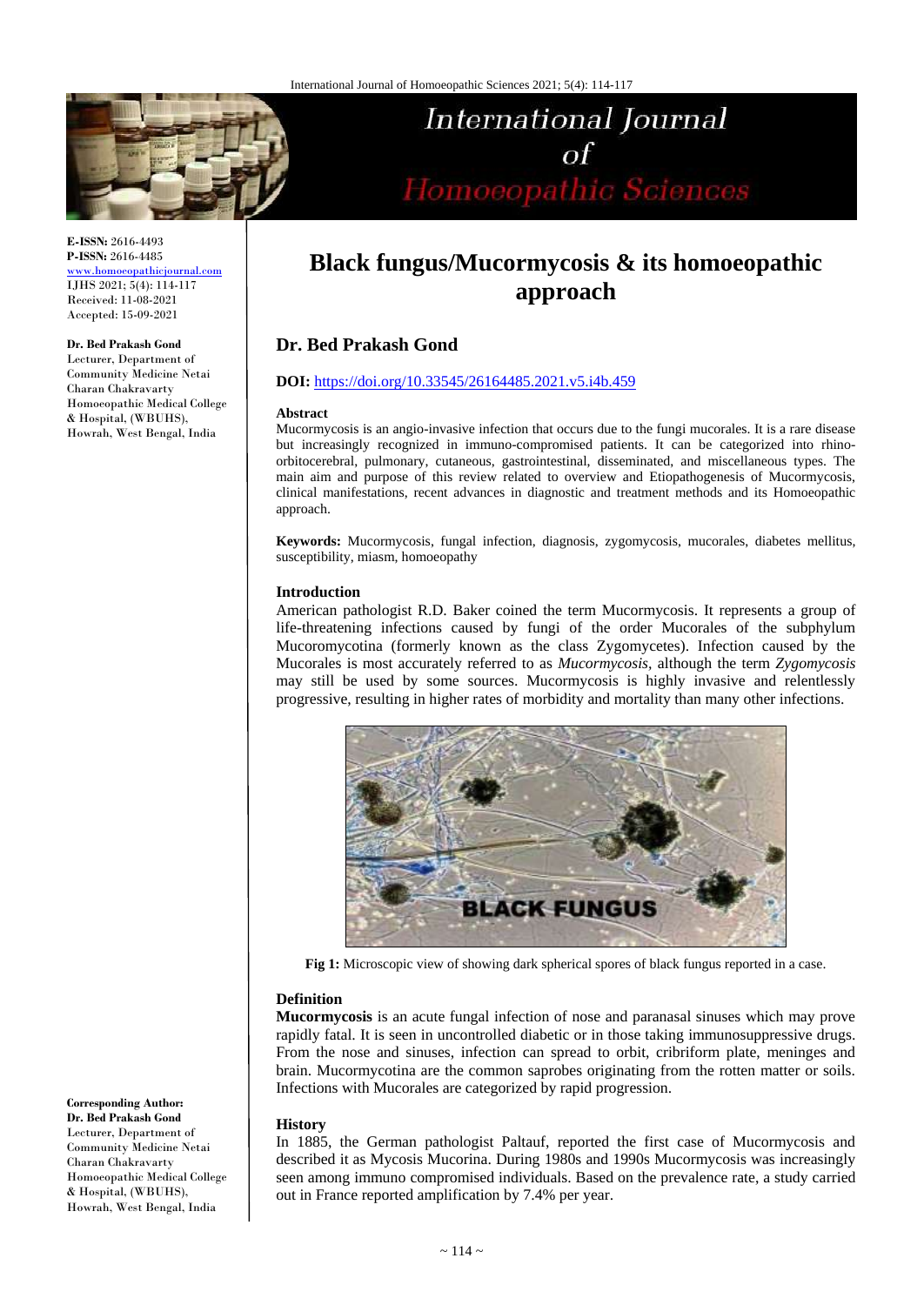Worldwide occurrence along with the possibility of seasonal variation of mucorales infection has been reported.

#### **Etiopathogenesis**

Mucorales attack deep tissues by means of ingestion or inhalation of spores, and percutaneous injection of spores. As soon as the spores penetrate into lung or cutaneous tissues, the first line of defence in the healthy host is capable of destroying the spores via oxidative metabolites and cationic peptides.

In diabetic patients, mucormycosis occurs as a destructive and potentially critical condition due to augmented availability of micronutrients and diminished defence mechanism of the body. Various hypotheses include (a) Low serum inhibitory activity against Rhizopus species, (b) Improved availability of iron for the pathogen at decreased PH level and (c) Pulmonary macrophages of persons with diabetes mellitus show diminished facility to inhibit germination of Rhizopus species. Ketone reductase in Rhizopus allows the organism to increase the glucose and acidic environment.

Neutrophils play a major role in host defence against mucorales. Its function is impaired at different level in DM. Ketoacidosis in diabetes accelerate the fungal invasion. The acidic milieu produces more free iron by reducing its binding to transferrin and low level of dialyzable inhibitory factor in diabetics present suitable conditions for fungal duplication. Mortality rate was reported 90% or even more with Mucormycosis.

Severely neutropenic patients and those who lack phagocytic function are more prone for mucormycosis. But it's not same in the case of AIDS patients. It implies that the T lymphocytes are not significant for inhibiting fungal proliferation but only the neutrophils. Moreover mucormycosis is also seen in patients without any obvious immune-deficiency. In such conditions, it may be related with burns, trauma and or allied with iatrogenic factors.

#### **Clinical Manifestations**

Infection of Mucormycosis in human beings occurs in two types: 1) Superficial and Visceral and 2) Localized and Disseminated. Superficial form occurs in external ear, fingernails, skin. Visceral forms are manifested as pulmonary, gastrointestinal and rhino cerebral types. Entry of these spores may takes place either through cutaneous or respiratory route. These categories of invasive respiratory route. These categories of invasive mucormycosis tend to affect patients with specific defects in host defense.

#### **Rhino-orbital-cerebral**

Rhino-orbital-cerebral mucormycosis continues to be the most common form of the disease. The initial symptoms of rhino-orbital-cerebral mucormycosis are nonspecific and include eye or facial pain and facial numbness followed by the onset of conjunctival suffusion and blurry vision. Fever may be absent in up to half of cases. White blood cell counts are typically elevated as long as the patient has functioning bone marrow. If untreated, infection usually spreads from the ethmoid sinus to the orbit, resulting in compromise of extraocular muscle function and proptosis, typically with chemosis.

#### **Pulmonary**

Pulmonary mucormycosis is the second most common

manifestation. Symptoms include dyspnoea, cough, and chest pain; fever is often but not invariably present. Angioinvasion results in necrosis, cavitations, and/or haemoptysis. Lobar consolidation, isolated masses, nodular disease, cavities, or wedge-shaped infarcts may be seen on chest radiography.

#### **Cutaneous**

Cutaneous mucormycosis may result from external implantation of the fungus or conversely from haematogenous dissemination. External implantation related infection has been described in the setting of soil exposure from trauma (For e.g., in a motor vehicle accident or natural disaster, penetrating injury with plant material, injection of medications).

#### **Differential Diagnosis**

Differential finding of mucormycosis include maxillary sinus neoplasia, maxillary sinus aspergillosis, soft tissue infarction, soft tissue radio necrosis, other deep fungal infections.

#### **Diagnosis**

Diagnosis of mucormycosis includes cautious evaluation of clinical manifestations, magnetic resonance imaging modalities, utilization of computed tomography (CT) in the early stages, specialist assessment of cytological and histological provision, and finest application of clinical microbiological technique and execution of molecular detection. Detection of host factors contributes extensively to the estimation of a patient's possibility for invasive mucormycosis. Histopathology culture examination can identify the Mucorales; specific species can be identified only by culture, while direct examination and Gomori methenamine silver stain, molecular methods and fluorescent in situ hybridization are the various laboratory techniques for detecting mucormycosis. Gold standard analytic technique for confirmation is the tissue based analysis.

#### **Treatment**

The successful treatment of mucormycosis requires four steps:

- 1. Early diagnosis.
- 2. Reversal of underlying predisposing risk factors, if possible.
- 3. Surgical debridement.
- 4. Prompt antifungal therapy.

Early diagnosis of mucormycosis is critical, since early initiation of therapy is associated with improved survival rates. It is also crucial to reverse (or prevent) underlying defects in host defense during treatment.

#### **General Management**

- 1. Monitor the sick person's symptoms regularly.
- 2. Ensure the sick person takes adequate rest and sleep and stays hydrated.
- 3. Limit the patient's movement around the home and minimize shared space. Ensure that the house, particularly shared spaces (e.g. kitchen, bathroom) are well ventilated and damp proof, with proper sunlight.
- 4. Maintain personal hygiene and use separate mask for each day.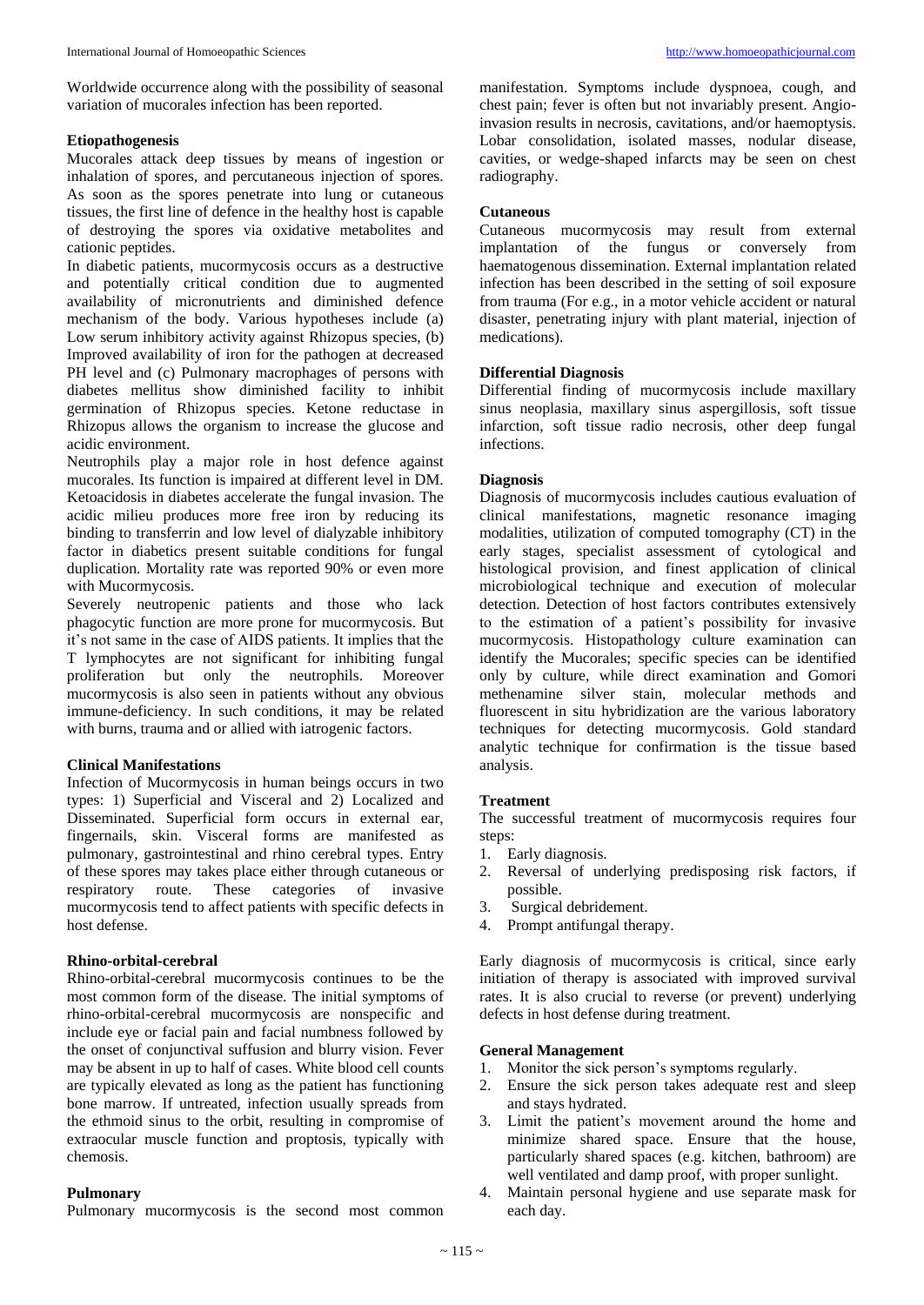#### **Homoeopathic Approach on Mucormycosis**

Homoeopathy is one of the most popular holistic systems of medicine. The selection of remedy is based upon the theory of individualization and symptoms similarity by using holistic approach. The aim of Homoeopathy is not only to treat mucormycosis symptoms but to remove its underlying cause and individual susceptibility. Fungal infections are manageable to Homoeopathic treatment. Various research studies undertaken on various fungi model showed that Homoeopathy medicine could prevent the growth of the fungus and disease originated due to fungus.

### **Miasmatic point of view**

With respect to the origin of the chronic maladies as in the acute, miasmatic eruptional diseases, three different important movements are to be more attentively considered than hitherto been done, says master Hahnemann.

- i). Firstly, the time of infection.
- ii). Secondly, the period of time during which the whole organism is being penetrated by the disease infused, until it has developed within.
- iii). Thirdly, the breaking out of the external ailment.

Dr. Stuart close say's, the cause of disease is an infective agent which our master Hahnemann and most of his followers called as "MIASM". Miasms are dynamic disease producing powers which pollute the human organisms and produces all possible diseases. Dr. J.H. Allen, in his "Chronic miasm" explains that, "We cannot select the most similar remedy possible, unless we understand the phenomenon of the acting and basic miasm; for the true similia is always based on the existing basic Miasms, whether we are conscious or unconscious of the fact. However, the miasmatic cause of Mucormycosis is "Trimiasmatic or Mixed-miastic". Dr. H.A. Roberts says. "In treating the combined stigmata, the most outstanding must be treated first, since we base our method of treatment upon symptom similarity, where psora is present psora will be the most outstanding in the symptom totality in the earlier manifestations. These manifestations must be treated first, then after it is eradicated or considered lessened, the next most potent dyscracia, as it expresses itself in the symptomatology must be treated, until this way each time treating the most dominant stigma, as expressed by the outward manifestations, until cure is attained."

#### **Homoeopathic Therapeutics**

#### **Arsenicum Album**

- 1. Burning pain, the parts burn like fire.
- 2. Gangrenous aphthae, which burns like fire.
- 3. All the symptoms worse at night, particularly after midnight.
- 4. Great anguish, extreme restlessness, and fear of death.
- 5. Great thirst for cold water drinks very often, but takes but little at a time.

#### **Aurum Metallicum**

- 1. Through the organic nervous system it especially acts upon the palatine bones; osseous system, more especially the nasal and palatine bones.
- 2. Caries of the nasal, palatine, mastoid, and ossicular bone - RAUE.
- 3. Swelling of the skull bones.
- 4. Caries of bones, paining worse at night.
- 5. Aggravation in the morning; on getting cold; while reposing.
- 6. Relieved by moving; while walking, and on getting warm.

#### **Acidum Benzoicum**

- 1. Through the organic nervous system, it acts on the urinary organs, joints, fibrous tissue, and skin.
- 2. Especially adapted to rheumatic or gouty subjects, where the urine is excessively fetid.
- 3. The urine is high coloured, with an exceedingly strong smell; dark-coloured and much heavier than normal.
- 4. Concretions in the joints, with rheumatism, or gout, with strong-smelling urine.
- 5. Articular rheumatism, with fetid urine.

#### **Condurango**

- 1. Painful Cracks in Corner of Mouth is a guiding symptom of this drug. Chronic gastric catarrh, syphilis, and cancer. Tumors; stricture of oesophagus.
- 2. Fissures form about the muco-cutaneous outlets. Epithelioma of lips or anus. Ulcerative stage of carcinoma cutis when fissures form.

#### **Kali Bichromicum**

- 1. Acts through the ganglionic system upon the mucous membranes; the glandular system; fibrous tissue and skin.
- 2. The mucous membranes chiefly affected are the mouth, throat, cardiac portion of the stomach, duodenum, jejunum, and rectum;
- 3. The whole respiratory membrane, including the conjunctiva and the uterus.
- 4. Upon the skin it causes papules, pustules, and ulcers.
- 5. Upon the fibrous tissue, about the joints and the periosteum, it has a marked and powerful influence. It also affects the cartilages, especially that of the nose, which it has entirely destroyed.

#### **Secal Cornutum**

- 1. Strong tendency to putrescence, discharge of black blood; a kind of sanies, with tingling in the limbs and great debility.
- 2. Passive haemorrhages; everything seems open and loose; no action, in thin, scrawny, cachectic women.
- 3. Dry gangrene of the extremities; the parts are dry, cold, hard, and insensible, of a uniform black colour, and free from fetor – HEMPEL.
- 4. The ulcer feels as though it had been burnt; discharges a putrid, bloody fluid, and is sometimes decidedly gangrenous and painless; in thin, scrawny cachectic people.

#### **References**

- 1. Chander Jagdish. Textbook of Medical Mycology, Jaypee Brothers Medical Publishers (P) Ltd. 4<sup>th</sup> Edition, 2020, Chapter 26 "MUCORMYCOSIS".
- 2. Kasper Daniel L. Harrison's Principle of Internal Medicine, 19<sup>th</sup> Edition, Copyright © 2015 by McGraw-Hill Education, Section-16 "Fungal Infection" Chapter-242 "Mucormycosis".
- 3. Information for Homoeopathic Practitioners for Symptomatic Management of Suspected and Diagnosed case of Mucormycosis, Drug Policy Section, Ministry